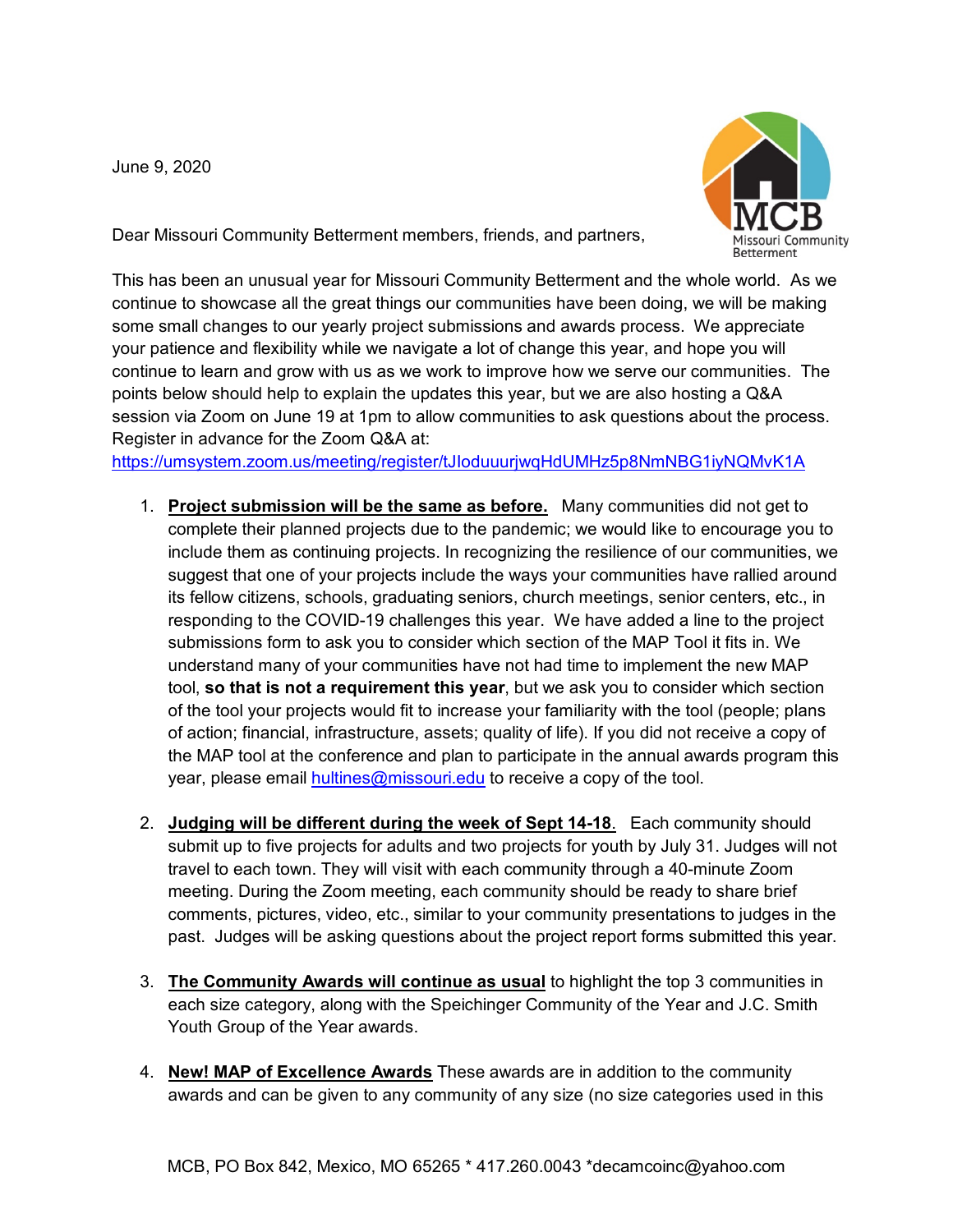award bracket). You do not need to do anything additional to be considered for these awards. Judges will award these based on the project report forms and Zoom community interviews. A certificate will be presented during the annual conference, and winners will receive additional recognition on the MCB Facebook page, website, and media releases. These awards are based on categories in the MAP Tool, but you do **not** have to have completed your MAP process to be eligible for these awards. People Category: Best Youth-Led Project; Most Community Involvement; Best Use of **Volunteers** 

Planning category: Best Planning Process; Most Engaged Community Resources category: Best Project on a Budget; Most Creative Fundraising Effort; Best Use of Community Assets

Quality of Life Category: Most Heartfelt Project; Most Unique Community Activity

5. **NEW! People's Choice and Best Display Awards:** These awards will be voted on inperson by conference participants on the first night of the conference during the Town Square Fair event. Each community can select one of their project submissions to be entered in the People's Choice competition. Each conference participant will receive one vote, and cannot vote for their own community's project. Certificates for the winning project will be given out at the awards luncheon at the conference the following day. An evening mixer activity is being developed to have the participating communities in the town square fair provide a 3-5 minute "speed dating" style pitch to inform small groups about their chosen project. More details to come. Each conference participant will also receive one vote to choose the best town square fair display booth that evening.

## 6. **Our annual conference is planned for October 25 and 26 at State Technical School at Linn, Missouri**. More details to come.

7. **MCB membership, sponsorships, and donors are welcome!** As our economy shifts and creates both challenges and opportunities for our communities, businesses, and organizations, Missouri Community Betterment is adapting its operations to continue serving communities around the state. In December 2019, we ended our paid staff position, and our volunteer board took on the duties previously held by the executive director. While we adjust during this transition year, the board is confident that we will continue to accomplish our mission of "celebrating and connecting Missouri communities to each other and a network of resource providers to empower them to improve their quality of life." This year: we are hosting a series of monthly lunch and learn webinars to address current community issues; we have updated our awards program to better recognize the range of accomplishments in our communities; and we are building new partnerships around the state. We are looking forward to a fantastic fall conference in partnership with State Technical College in Linn, MO, and another opportunity to recognize your community's hard work this year. *Your continued support, through memberships, sponsorships and donations, help us to continue to offer the annual conference, awards program, and ongoing educational opportunities*. We appreciate your ongoing support and look forward to working with you! If you are